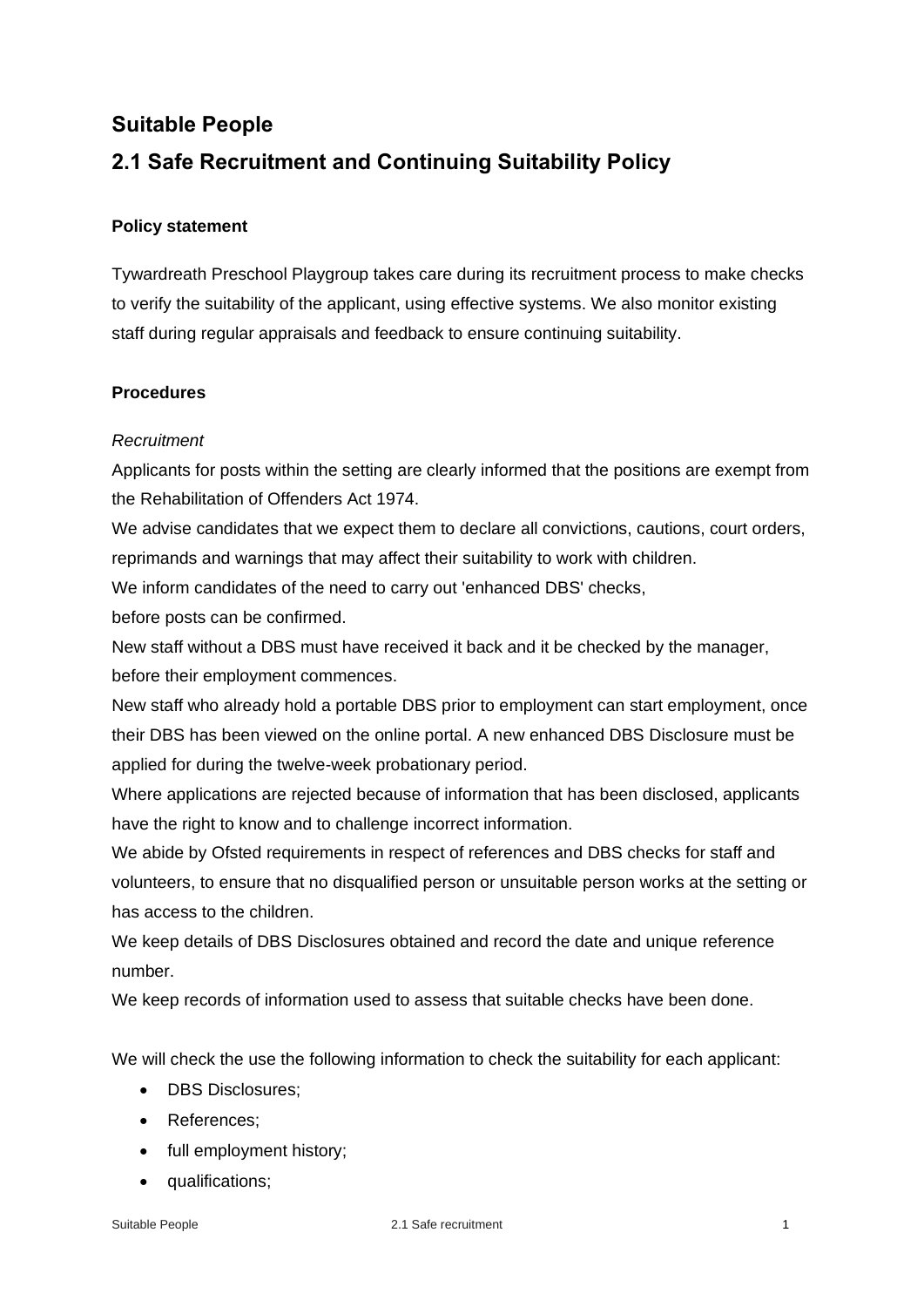- interviews;
- identity checks;
- or other checks, for example medical suitability.

The preschool manager and the committee chairperson will discuss applicants for their suitability (unless the post is for preschool manager, in which instance the committee chair and one other committee member). The committee chairperson is responsible for ensuring suitability checks have been completed and has the final decision on recruitment. We do not allow people whose suitability has not been checked, such as new staff or volunteers to have unsupervised contact for children being cared for by the setting.

### *Continuing Suitability*

We provide an induction at the start of employment to ensure staff have good knowledge and understanding of good practice and policies and procedures. We ensure all staff and parents/carers are made aware of our safeguarding policies and procedures.

The preschool manager is responsible for staff induction.

Staff have individual staff supervision every term with the setting manager. This is an opportunity to discuss any concerns and the staff's personal wellbeing in addition to any short and long term goals and targets.

Staff will complete a minimum of 24 hours training per year. Compulsory courses are covered at the earliest available opportunity and include: Child Protection, Behaviour Management, Special Educational Needs; Food Safety Level 2 and Early Years First Aid. The preschool manager will then assist staff in identifying further training that will be beneficial to their practice.

We hold health questionnaires for each member of staff that are completed during the interviewing process and review these with staff during supervision. Staff are made aware that they are responsible for notifying the preschool manager of any changes to their health, which may affect their ability to work within the setting.

We have regular staff meetings in which staff can raise any questions and concerns. We encourage staff to provide positive and constructive comments with regard to both their colleagues and running of the setting.

We investigate any complaints/allegations made by parents/carers/staff against members of the staff team.